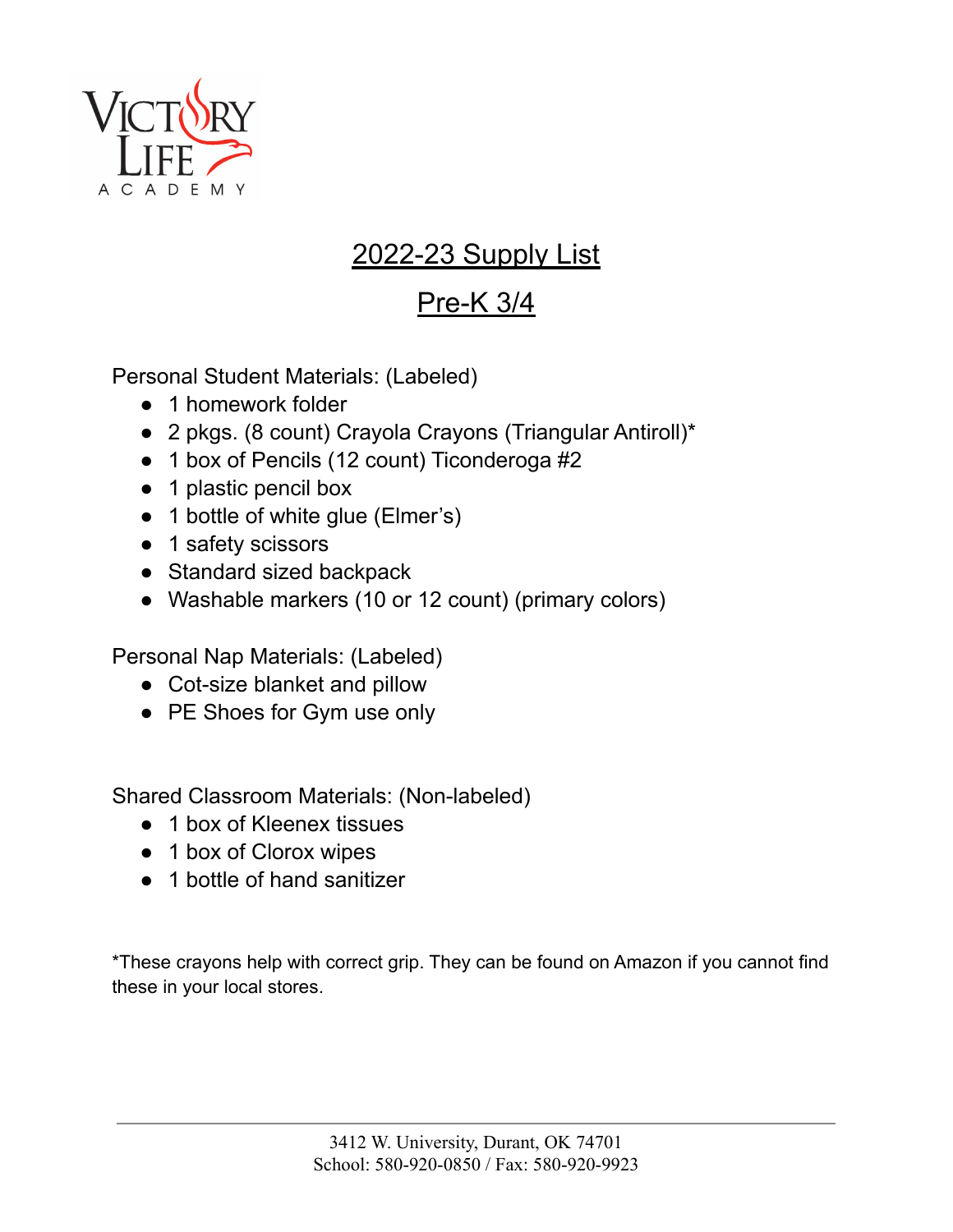

# K-5

Personal Student Materials:

- 1 (10 count) watercolor paints
- 1 pkg of (24 count) Crayons
- 1 box of (10 count) washable markers
- 1 box of Pencils (12 count) Ticonderoga #2
- 1 pkg of white or pink erasers
- 1 zipper pencil pouch
- 1 spiral subject notebook
- PE Shoes for Gym use only
- Blanket/pillow for naptime

Shared Classroom Materials (pick 2 of the 3 to bring to your teacher):

- 1 box of Kleenex tissues
- 1 box of Clorox wipes
- 1 pkg of copy paper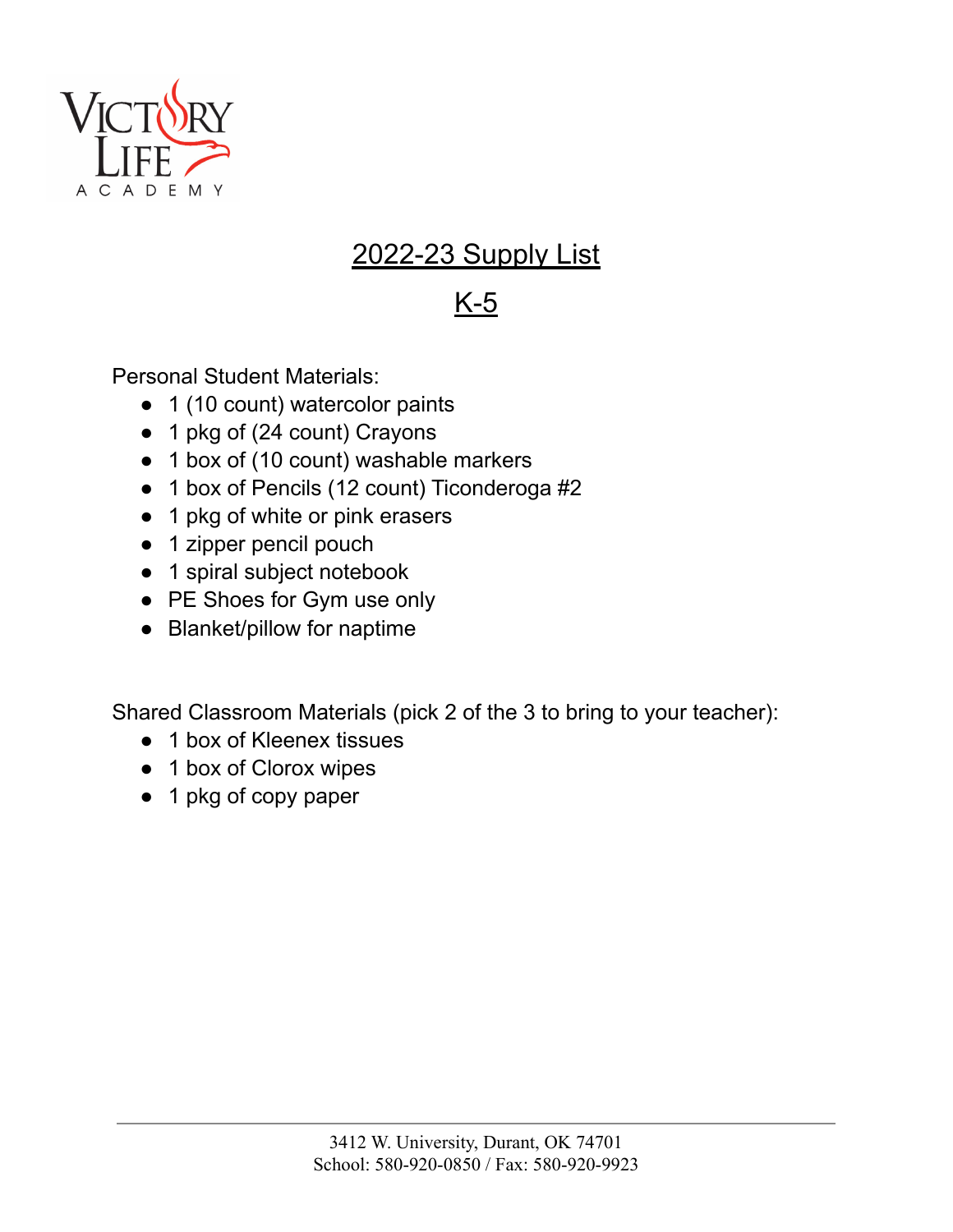

### First Grade

#### Student/Classroom Materials (NON-LABELED):

- 2 inch, 3 ring white binder with pockets
- 1 plastic pocket folders (solid colors: red )
- 1 pkgs of 2 pink or white erasers
- 4 pkgs of 24-count Crayons (Crayola)
- 2 boxes of 12-count pre-sharpened pencils (Ticonderoga #2)
- 2 pencil holds that stick to the desk
- 1 box of Kleenex tissues
- 1 box of Clorox wipes
- 1 roll of paper towels
- 1 Germ-X hand sanitizer

#### Student Materials (LABELED):

- 1 plastic school boxes
- 1 12" wood ruler (millimeters and centimeters measurements)
- 1 safety scissors
- 1 box of 10-count washable markers (primary colors)
- 1 zipper pencil bag
- PE Shoes for Gym use only

Optional:

- Pencil gripper
- Reusable water bottle with a secure lid
- Notebook for free time
- 1 package of construction paper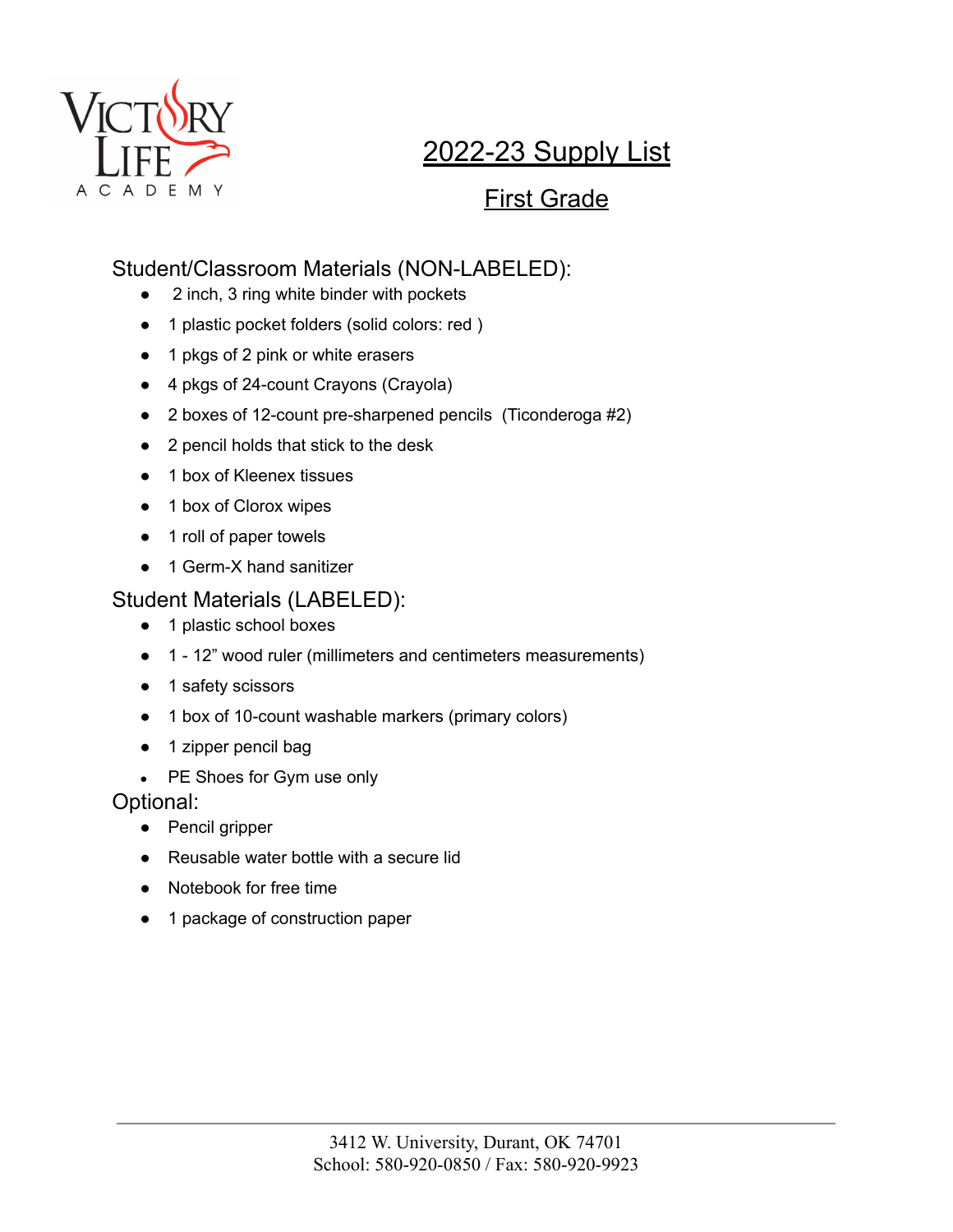

## **Second Grade**

Personal Student Materials (LABEL):

- 1 homework folder
- 1 zipper pencil bag
- 1 small box of crayons
- 1 large pink eraser
- 1 box of #2 pencils
- PE Shoes for Gym use only

Classroom Materials (NON-LABELED):

- 1 box of quart size ziplock bags with slider
- 2 containers of Clorox wipes
- 2 boxes of Kleenex tissues
- 1 pkg of writing paper
- 1 roll of paper towels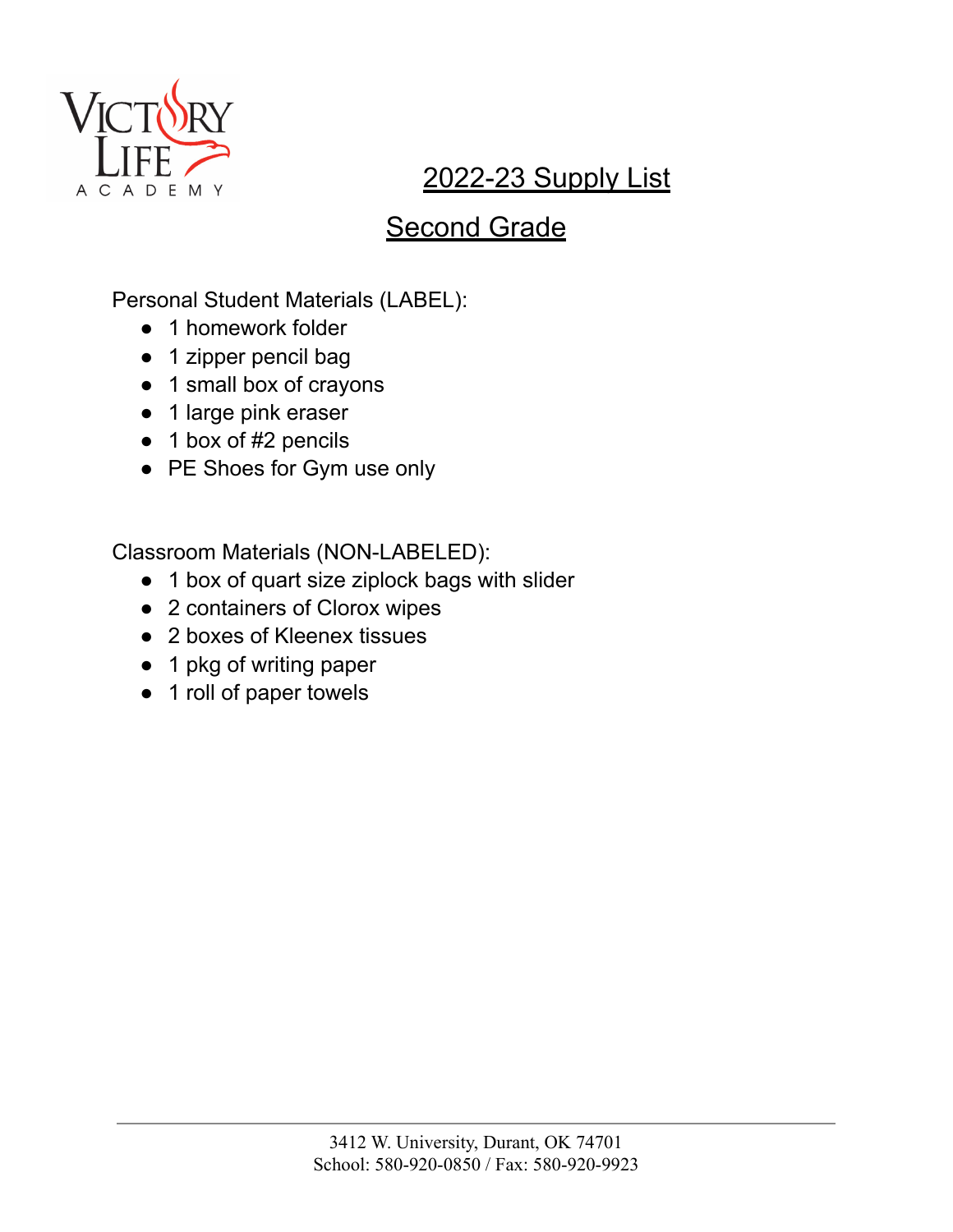

# **Third Grade**

#### Homeroom, Math and Science (Deliver to Dr. Turner)

- 1 ruler with inches and centimeters
- 1 scissor
- 1 box of crayons
- 3 rolls paper towels
- 1 box Kleenex (or other) facial tissues
- 24 pre-sharpened pencils (Ticonderoga #2)
- 3 large pink erasers
- 1 pencil box or pencil bag
- 1 large glue stick
- 1 package of colored markers
- 1 yellow highlighter
- PE Shoes for Gym use only

#### ELA and History (Deliver to Mrs. Scott)

- Homework folder
- 1 box of #2 pencils
- 1 box of Crayola crayons (8 count)
- 1 large pink eraser
- 1 box of Ziploc bags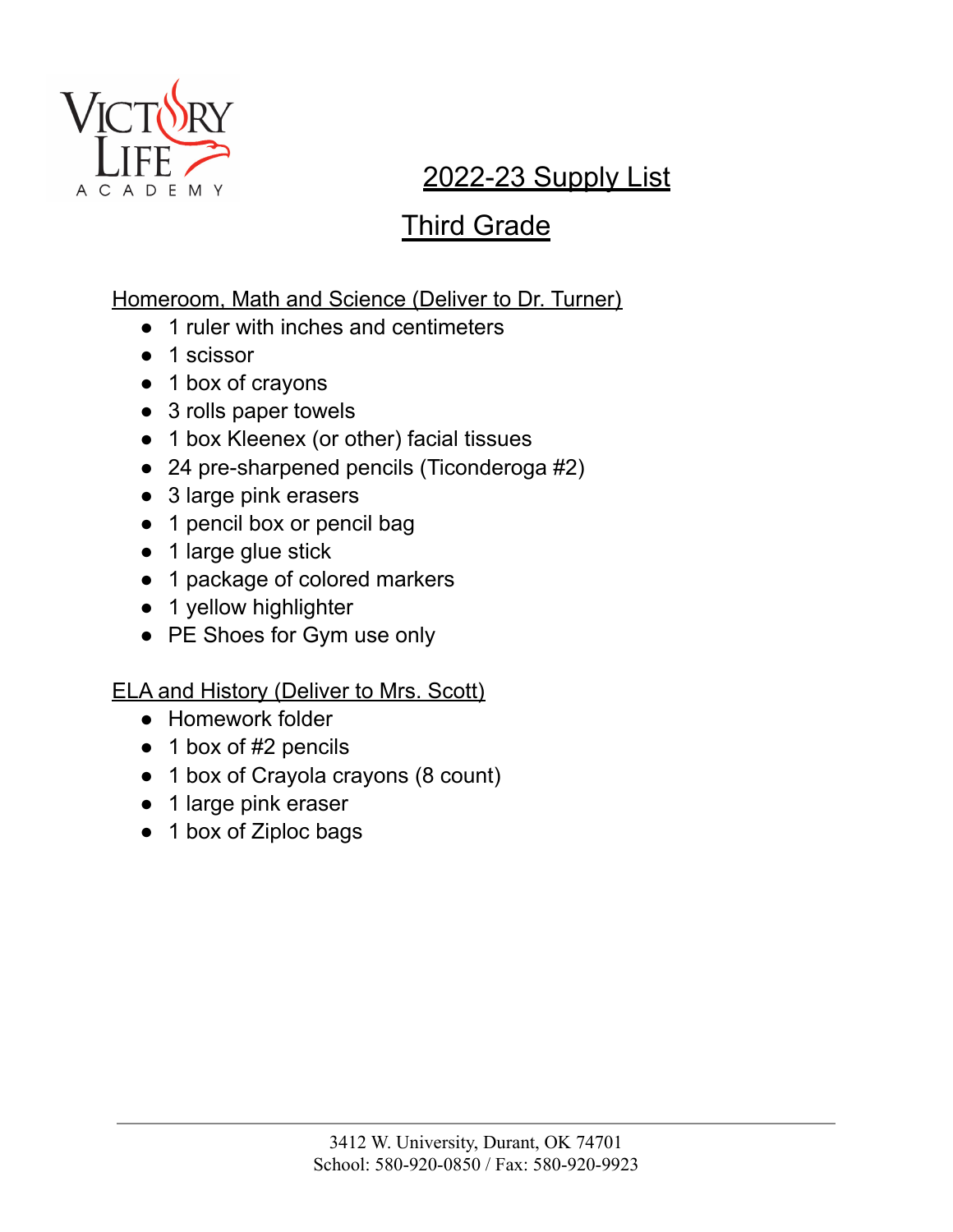

## Fourth Grade

#### Homeroom, ELA and History (Deliver to Mrs. Scott)

- Homework folder
- 1 box of #2 pencils
- 1 box of Crayola crayons (8 count)
- 1 pencil box or bag
- 1 large pink eraser
- PE Shoes for Gym use only

#### Math and Science (Deliver to Dr. Turner)

- 1 ruler with inches and centimeters
- 1 scissor
- 1 box of crayons
- 3 rolls paper towels
- 1 box Kleenex (or other) facial tissues
- 3 containers Clorox (or other) wipes
- 1 box Kleenex (or other) facial tissues
- 3 large pink erasers
- 24 pre-sharpened pencils (Ticonderoga #2)
- 1 pencil box or pencil bag
- 1 large glue stick
- 1 package of colored markers
- 1 yellow highlighter
- 1 protractor (6 inch, plastic)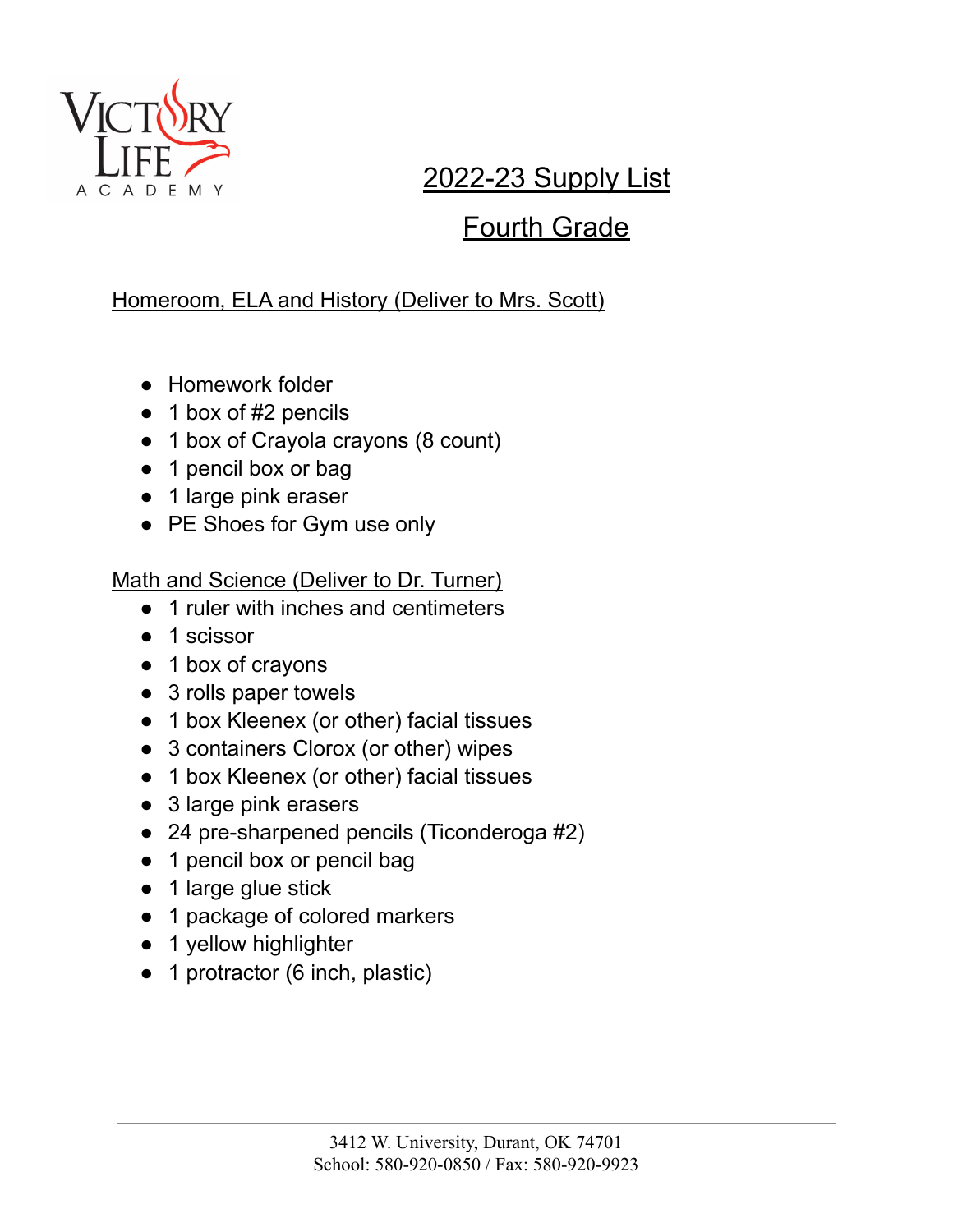

## Fifth Grade

Classroom Materials:

- 1 pkg of (100 count) notebook paper (not college ruled)
- 2 boxes of pencils (12 count) wooden, no plastic coating #2
- 1 box of 4 highlighters (assorted colors, if possible)
- 1 pencil box or pencil bag
- 1 pkg of white or pink erasers
- 3 single subject notebooks
- PE Shoes for Gym use only

#### Math Materials:

- 1-1.5 inch binder
- 5 Tab Dividers
- Binder Pencil Pouch
- Red Pens
- 1 package of highlighters
- 1 Scientific Calculator
- 1 pack of expo dry erase markers

#### Shared Classroom Materials (pick 3):

- 1 box of Kleenex tissues
- 1 box of Clorox wipes
- 1 roll of paper towels
- 1 bottle of Germ-X
- 1 package of notebook paper
- 1 box ziploc bags (any size)
- 1 box of pencils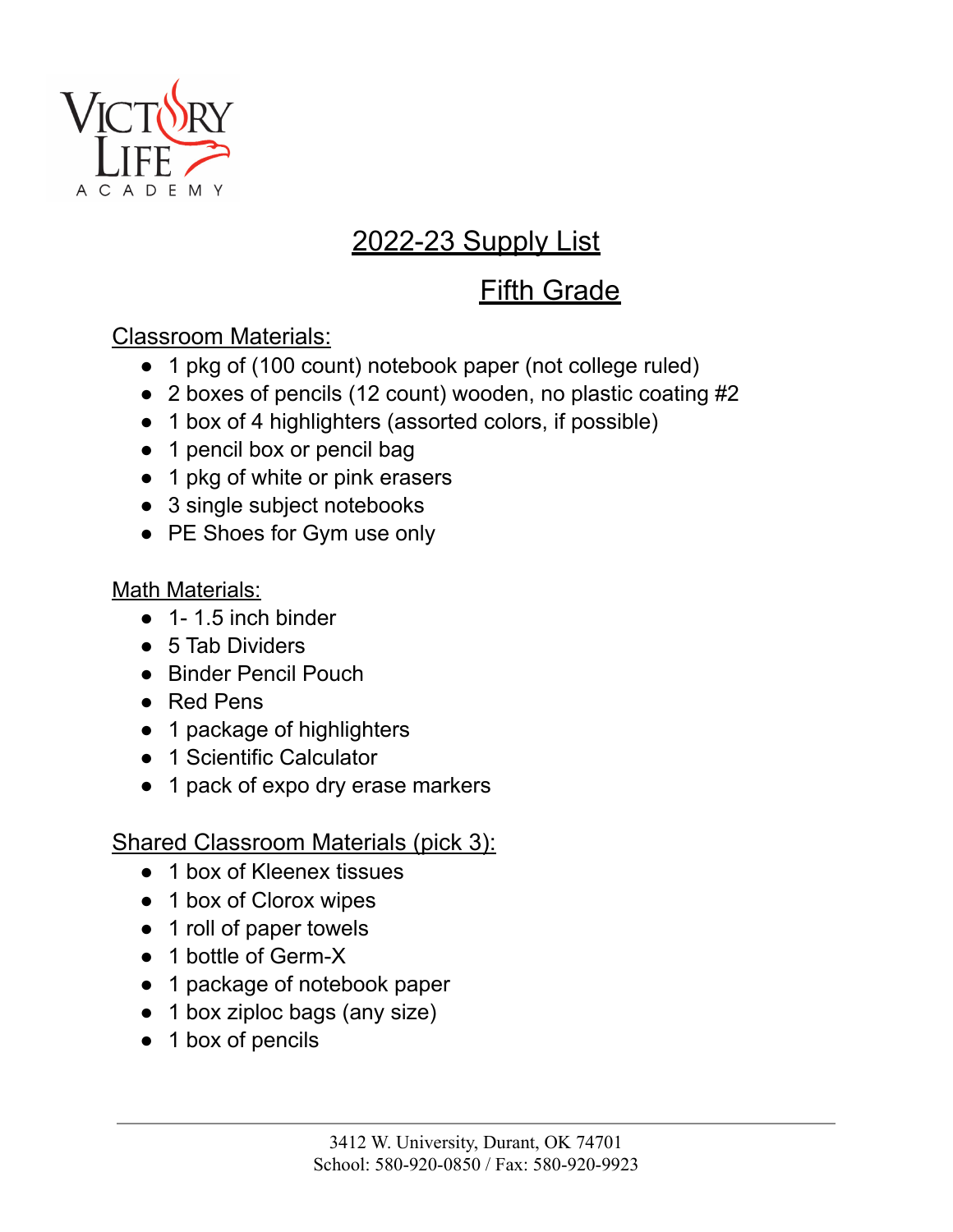

## **Sixth Grade**

### Personal Student Materials:

- 1 pkg of (100 count) notebook paper (not college ruled)
- 2 boxes of pencils (12 count) wooden, no plastic coating #2
- 1 pkg of white or pink erasers
- 1 red grading pen
- 1 plastic folder with brads and pockets (Science)
- 1 pack Expo dry erase markers (Science)
- 1 single subject notebook (English)
- $\bullet$  1 1 ½-2" binder (English)
- 1 box of 4 highlighters (assorted colors, preferable) ( English)
- 1 pack of index cards (English)
- $\bullet$  1-1.5 inch binder (Math)
- 5 Tab Dividers (Math)
- Binder Pencil Pouch (Math)
- Red Pens (Math)
- 1 highlighter (Math)
- 1 Scientific Calculator (Math)
- 1 pack of expo dry erase markers (Math)
- PE Shoes for Gym use only

Shared Classroom Materials (pick 3 of the 6 to bring to your homeroom teacher):

- 1 box of Kleenex tissues
- 1 box of Clorox wipes
- 1 roll of paper towels
- 1 bottle of Germ-X
- 1 package of notebook paper
- 1 box of pencils